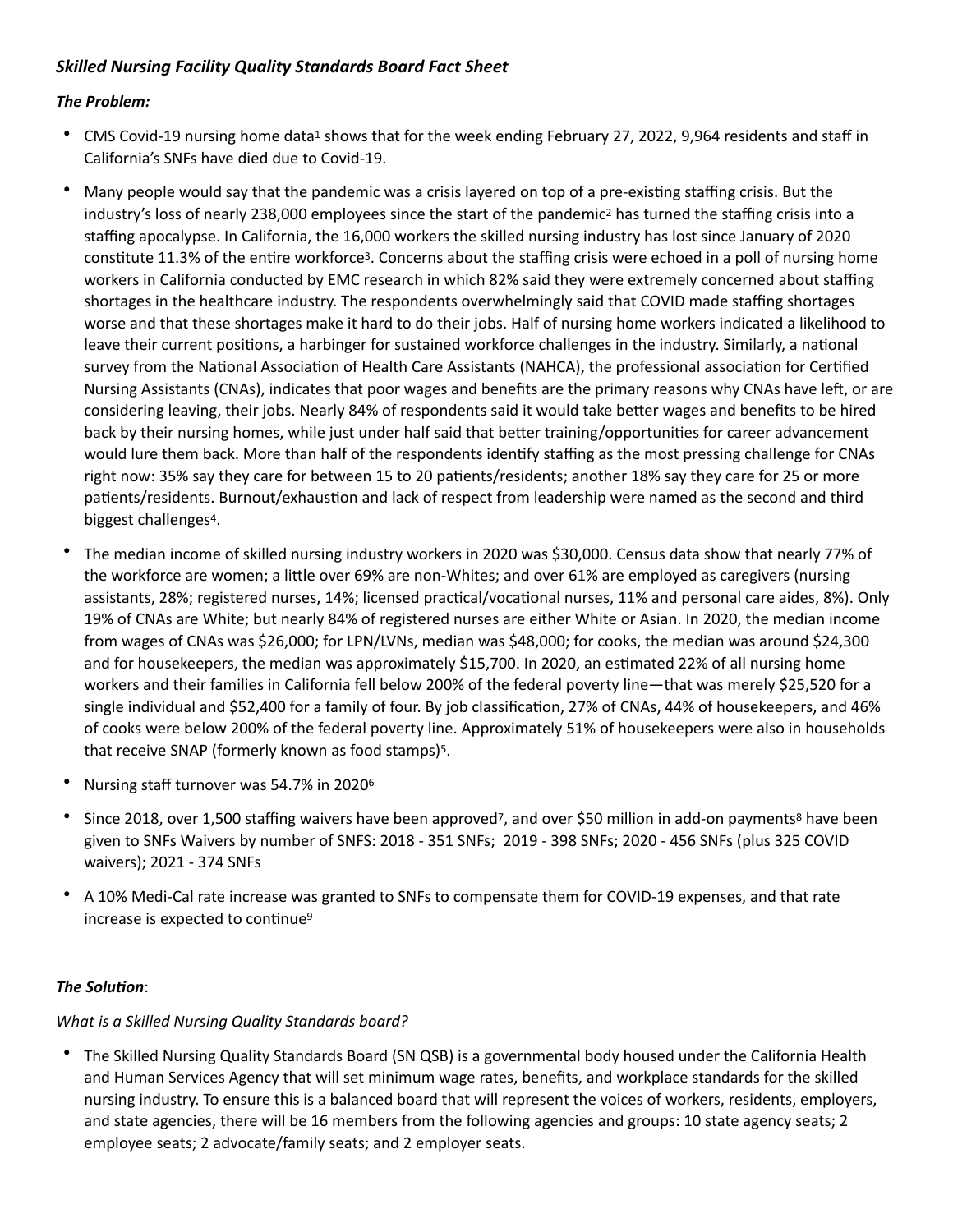- The State Government Agency seats will be from the Department of Public Health; Department of Health Care Services; Department of Aging; Labor Workforce Development Agency; California Workforce Development Board; Department of Health Care Access and Information; Division of Occupational Safety and Health; Division of Labor Standards and Enforcement; Department of Industrial Relations.
- The employer seats will include one for a representative of non-profit skilled nursing facility operators and another for a representative of for-profit skilled nursing facility operators
- One of the worker seats will be for a representative of workers' organizations and the other will be a representative elected by workers in the skilled nursing industry
- One of the seats for advocates will be filled by a designee of the Long-Term Care Ombudsman Program

## What will a Skilled Nursing Quality Standards board do?

- The main function of the board will be to set industry standards that address prevalent workplace and quality issues. Workplace standards will include but not be limited to industry minimum wage and benefits standards, workplace protections and training standards. Quality standards will include staffing levels and conditions of resident care that will decrease long-standing racial disparities in the California nursing home industry. The standards will be set for statewide implementation, with the allowance for the creation of local standards boards.
- The board will be required to create a work plan, identifying the topics that will be addressed in the first two years of operation, and that work plan will be reviewed and updated every two years. Items to be addressed in the work plan (but will not be limited to): 1) Recruitment and retention of workers; 2) Minimum staffing levels; 3) Adequacy and enforcement of training requirements; 4) Job skills, potential accreditation or certification, and career ladder; 5) Paid sick leave, paid family leave, paid time off for bereavement, vacation; 6) Retirement benefits; 7) Affordable health care benefits that comply with the Affordable Care Act; 8) Access to worker's compensation and temporary disability insurance, including alternative ways to provide health insurance coverage for skilled nursing facility workers who are injured on the job but are not currently covered by state law; 9) Hiring agreements and contracts; 10) Notice or compensation requirements for changes to work schedules; 11) Worker and employer trainings required by the board standards; 12) Impact of systemic racism and economic injustice on workers, and efforts to relieve that impact; 13) COVID-19 policies to protect workers and residents; 14) The use of digital labor marketplaces to address workforce shortages; 15) Creation and administration of the systems, processes, and rules for nominating and electing a worker representative to the board; 16) Board and state agency outreach and enforcement strategies to facilitate compliance with laws, regulations, and board standards; 17) Other issues the board determines are necessary in fulfilling the board's purposes
- The board will commission a number of reports in consultation with policy think tanks and academic experts that will inform the policies set forth by the board. Some examples of the types of reports that will be beneficial to the board's mission may include: 1) a report that tracks and analyzes violations and adverse events in facilities located in communities of color. Recommendations that include a timeline for consideration and implementation will be developed with stakeholder input to address these violations/ racial inequities; 2) an analysis of the state/regional economic conditions, including cost of living, analysis of wages and benefits of nursing home workers in the region by job classification with a comparison to similar positions in other health care sectors. Analysis by race and ethnicity, gender, age, and other demographic information as available must be included; 3) a report on industry workforce trends by region that will inform local Boards of any workforce shortages and factors that may have impacted those shortages.
- The Board will certify worker organizations that will provide mandatory training to skilled nursing facility workers regarding the standards established by the Board and other rights.
- Starting in 2024, the Board will be responsible for creating a set of industry-wide standards that will serve as the minimum requirements that a skilled nursing facility must meet in order to participate in Medi-Cal managed care networks. Additionally, skilled nursing facilities that violate any of the quality standards established by the board will be subject to a civil penalty, with joint liability for its subcontractors' violations as well. A related party of a skilled